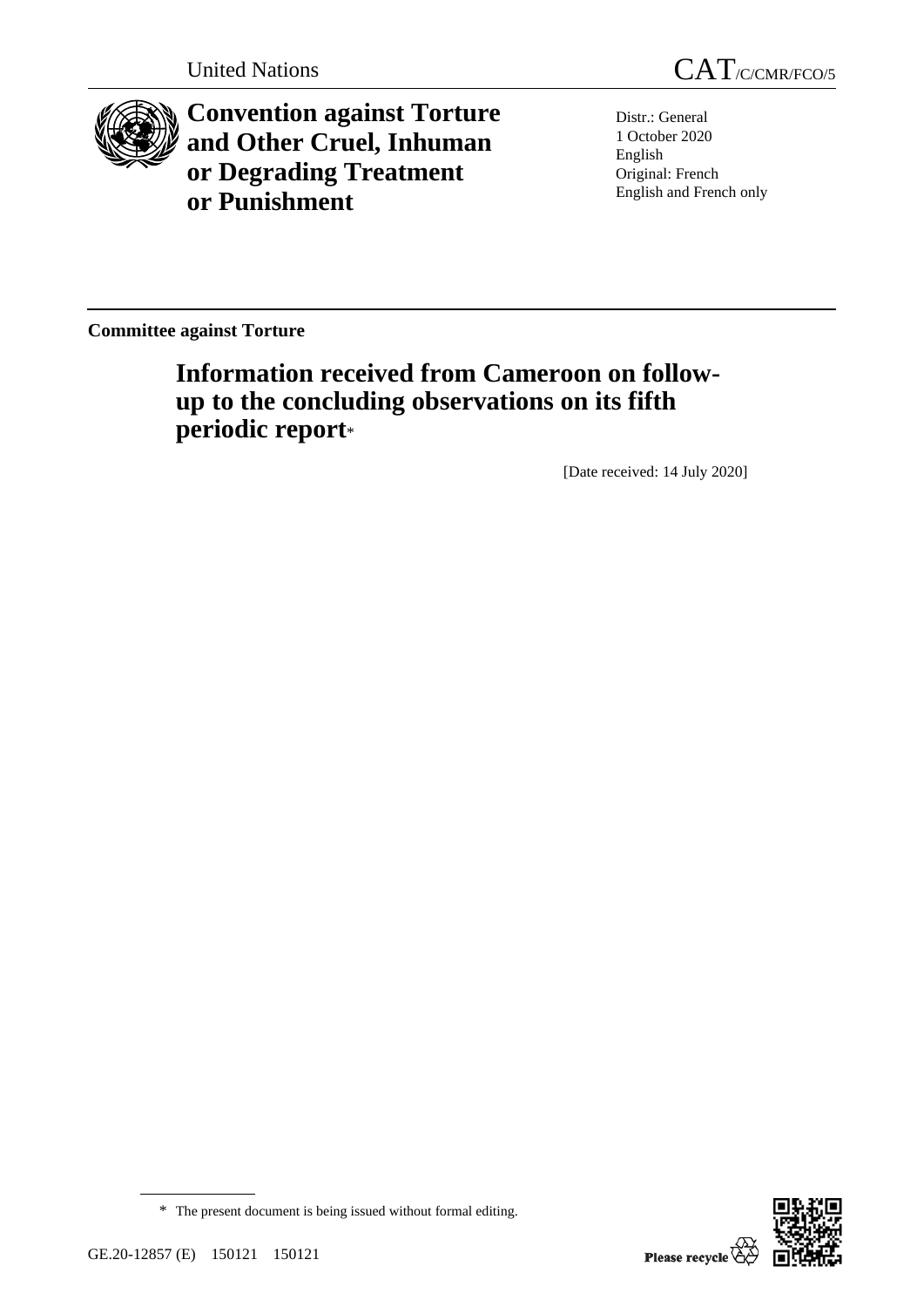# **Follow-up report on certain recommendations made to Cameroon by the Committee against Torture**

1. After the Committee's consideration of the fifth periodic report of Cameroon on 8 and 9 November 2017, the Committee and Cameroon engaged in a constructive dialogue that led to the adoption of the concluding observations. The present report describes the steps that have been taken to respond to certain areas of concern regarding which the Committee wished to receive follow-up information before Cameroon submitted its sixth periodic report, which is due no later than 6 December 2021.

2. The present follow-up report was prepared with the participation of public and private actors as well as partners and covers the period from December 2017 to December 2018, with some updated data provided. The report was approved during a workshop, held in Yaoundé on 19 and 20 February 2019, on making the Committee's concluding observations understandable to the public.

3. The concerns expressed and discussed in the concluding observations are closely tied to the security situation in Cameroon. In particular, they relate to the struggle against the terrorist group Boko Haram in the Far North Region (para. 12 of the concluding observations), the humanitarian crisis stemming from the flows of refugees and internally displaced persons into that Region (para. 18), the sociopolitical crisis in the North-West and South-West Regions (para. 20) and the deposit of the instruments of ratification of the Optional Protocol to the Convention (para. 40).

# **Recommendation made in paragraph 12 of the concluding observations**

# **Additional information on paragraphs 11 and 12 (a) of the concluding observations (CAT/C/CMR/CO/5)**

In line with the country's international commitments, ministerial instructions have again been given to defence and security forces on the absolute ban on torture. In repeating these instructions, the Minister of Defence, in circular No. 190256/DV/MINDEF/01 of 18 January 2019, which was addressed to all the defence and security services for which he is responsible, re-emphasized the ban in the following terms: "Torture is officially banned in Cameroon, as stated in the Criminal Code … Therefore, whosoever commits acts of torture, orders that they be committed, is an accomplice to their commission or tacitly allows them to be committed shall be held personally accountable before the law". This reminder was followed by instructions to:

- Launch investigations and commence prosecutions against those, including persons in positions of authority, who carry out acts of torture or ill-treatment or arbitrary detention or are responsible for deaths in custody
- Stop the practices of arbitrary and extrajudicial detention
- Create a central register of arrested and detained persons that can be consulted by families
- Allow monitored access by human rights observers to all places of deprivation of liberty

5. In that circular, the Minister of Defence also specifically instructed military commanders in the Far North, North-West and South-West Regions to provide regular inservice training in the use of force, particularly during demonstrations, for all personnel under their authority, in line with the relevant United Nations principles.

- 6. With respect to the Far North Region, the Minister directed military commanders to:
	- Refrain from any forcible expulsions of Nigerian refugees, in accordance with the principle of non-refoulement
	- Ensure that effective investigations are conducted and that access to recourse is available when reports or complaints are made regarding cruel, inhuman or degrading treatment or extortion of property by military personnel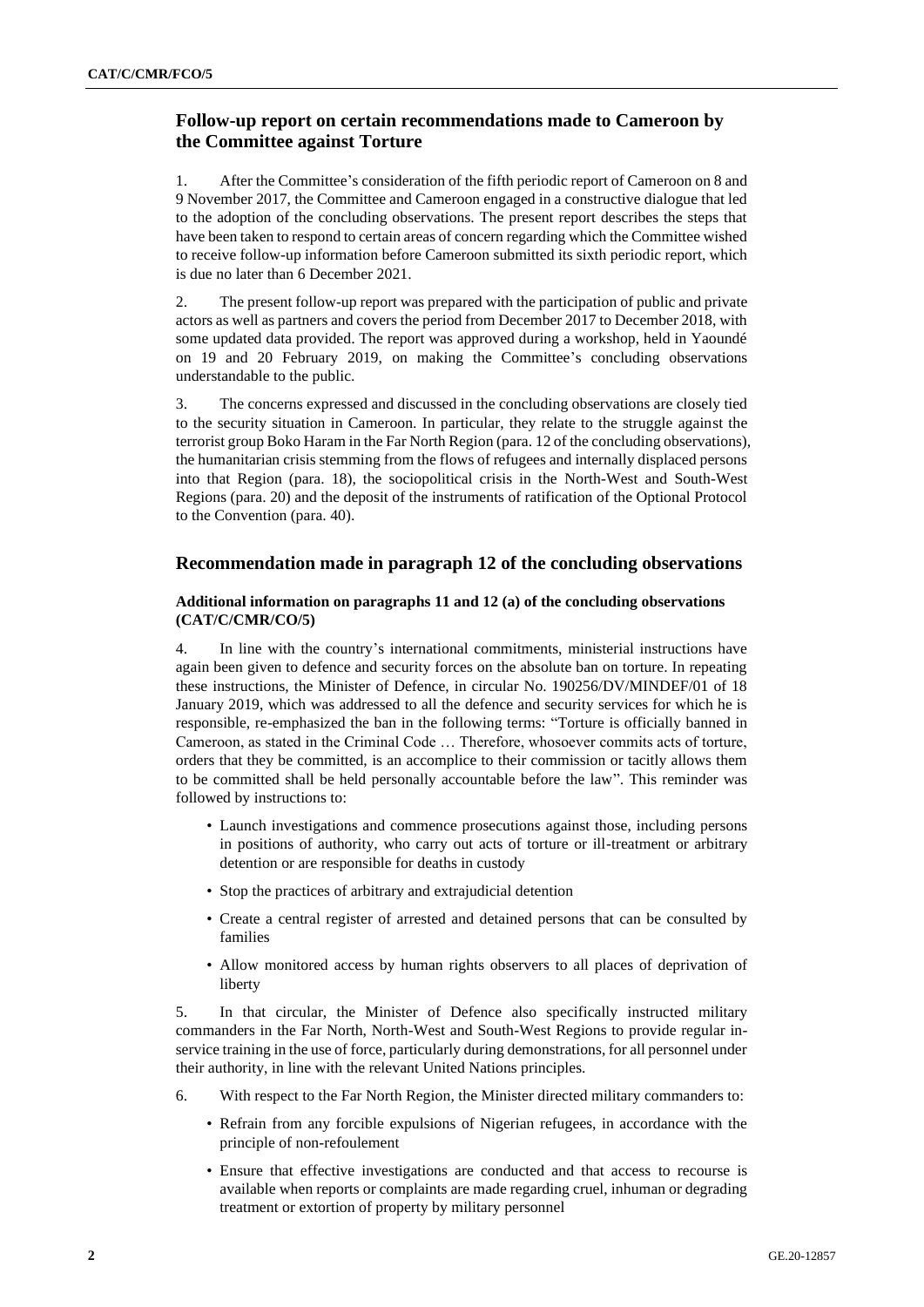7. Military commanders in the North-West and South-West Regions have been instructed to ensure that military personnel alleged to have used excessive force or engaged in extrajudicial executions, ill-treatment or arbitrary arrests are effectively prosecuted and punished and to provide their superiors with periodic reports on all relevant cases.

8. Furthermore, by note No. 00000153/MRP/GN/244 of 23 January 2019, the Secretary of State to the Minister of Defence in charge of the National Gendarmerie conveyed instructions to the Gendarmerie that were similar to those set out in the circular issued by the Minister of Defence.

# **Additional information on paragraph 12 (b) of the concluding observations**

9. During the period under review, the State has reiterated its commitment to combating the impunity of law enforcement officers found to have engaged in wrongdoing. Cases of wrongdoing including torture, ill-treatment and incommunicado detention resulting in deaths in custody have been investigated and, where proved, disciplinary and judicial penalties have been imposed.

10. The Minister of Defence has once again instructed military commanders to ensure that all allegations of torture and ill-treatment, extrajudicial execution, arbitrary detention or deaths in custody made against members of the military are promptly, effectively and impartially investigated, as mentioned above. Previous instructions of this kind produced results, as the following cases illustrate.

11. Navy lieutenant F.E. and six other members of the military were investigated for their suspected involvement in the premeditated killing of four persons – namely, a woman by the name of Zoumtigui Danakoua, the child Lada Badina, another woman and an unidentified child in Krawa Mafa (Zeleved) in Mayo-Moskota, a district in the Far North Region, in April 2015. The investigation led to the opening of a judicial inquiry at Yaoundé Military Court against the individuals mentioned above and their placement in pretrial detention. The case is in progress. In 2018, the National Gendarmerie launched nine investigations into human rights violations by gendarmes. At year's end, one decision had been handed down, five cases were being tried and three were at the stage of judicial inquiry. In most of these cases, the individuals charged or under inquiry are being held in pretrial detention.

12. In 2017, disciplinary penalties were imposed on 13 police officers with ranks ranging from captain to constable who had engaged in wrongdoing. The misconduct that they were accused of included false arrest and imprisonment and assault and battery. The penalties included two suspensions, six reprimands with an entry in the officer's record, three delays or cancellations of future promotions, three demotions and one dismissal. One captain, seven senior police officers, five police inspectors and one constable were given disciplinary penalties in 2017; 18 other members of the police force are awaiting the outcome of other disciplinary proceedings.

13. A number of Prison Service personnel were also punished in 2017 for their inhuman treatment of prisoners. The misconduct involved 84 members of the Service, including a deputy warden, and the penalties they were given generally consisted of suspensions and reprimands with an entry in the staff member's record.

14. Finally, 75 members of the defence and security forces were given disciplinary penalties for false arrest, torture and assault.

15. Seventy-five members of the defence forces were brought before the courts in 2017 for various offences (false arrest and imprisonment, torture, assault and battery), and five were given prison terms and fines. In judgment No. 060/17 of 30 November 2017, for example, Bertoua Military Court found a private first class, Z.E., guilty of insubordination and torture, allowed mitigating circumstances and sentenced him to serve 7 months in prison and pay a fine of 50,000 CFA francs (CFAF).

16. Regarding the police, there is the case of one Ibrahim Bello, who was arrested and taken into custody for attempted theft on 5 February 2017 in the town of Ombessa in the Centre Region. The initial conclusions of the investigation of the police officers involved showed that the station chief who had decided to place Ibrahim Bello in custody, despite the signs on his hands and legs of the assault he had suffered at the hands of the townspeople,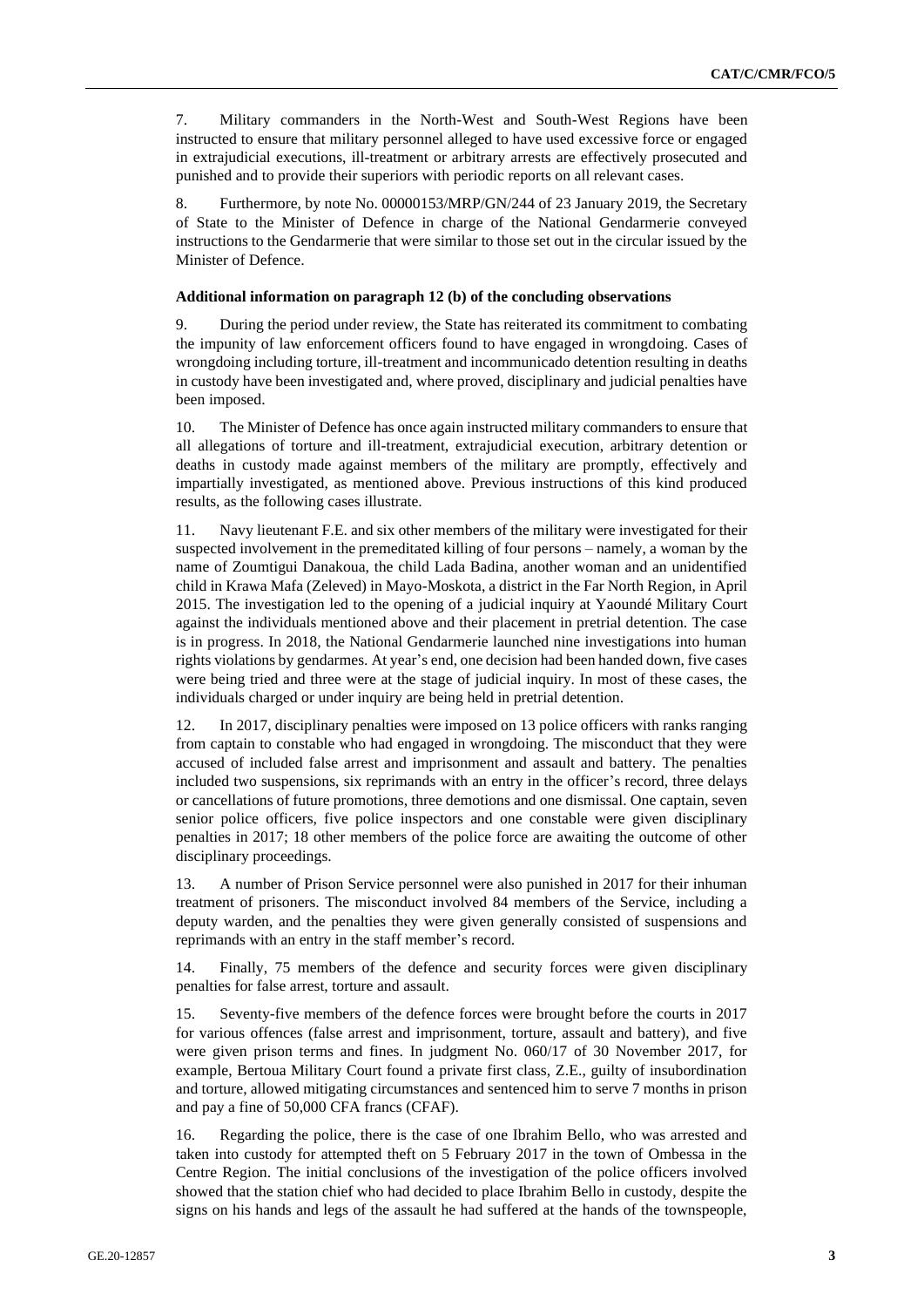had been professionally negligent. Administratively, a senior police officer and a police inspector were suspended, and disciplinary proceedings were subsequently brought against them for engaging in wrongdoing undermining the reputation of the police and assaulting an individual in police custody. In the courts, there was an inquiry into the actions of the senior police officer and police inspector suspected of having beaten the victim, and the police inspector was placed in pretrial detention on 16 May 2017. The inquiry was closed on 18 September 2018, and the two individuals were charged as accessories to torture and serious assault and ordered to appear before the *tribunal de grande instance* (court of major jurisdiction) of Mbam and Inoubou. The trial had begun but had been adjourned until 6 March 2019.

17. Under article 75 of the Code of Criminal Procedure, victims may seek effective redress by filing a civil claim for damages as part of criminal proceedings. Thus, in the case *M.P. and heirs of Ade Tateh v. K.M.B. et al*., the Mfoundi *Tribunal de Grande Instance* found the accused guilty of torture, arrest and false imprisonment, sentenced him to 6 years' imprisonment, fined him CFAF 200,000 and ordered him to pay the victim CFAF 7.3 million in damages.

18. A review of the cases of deaths in custody reported from December 2017 to December 2018 reveals, after investigation, that most of the deaths were the result of illness. In 2018, there were 86 deaths in prisons due to a variety of health conditions, including heart and lung ailments, immunodepression, gastroenteritis and tuberculosis.

19. Investigations have been launched when there have been suspicious deaths, such as in the cases of Nseka Abassy, who was being held for drug trafficking by the gendarmerie of Buea and died on 18 July 2018, and Laurent Tientcheu, who died on 8 August 2018 at Kumba Main Prison, where he was being held for murder.

20. Furthermore, an investigation was launched and the commander of the gendarmerie of Mbanga was relieved of his command after Ludovic Tchüidjan died in police custody on 13 June 2018.

#### **Additional information on paragraph 12 (c) of the concluding observations**

21. The State has taken note of this recommendation, which has informed the abovementioned circular from the Minister of Defence.

22. In this regard, the State reiterates that, against the backdrop of its struggle against the terrorist group Boko Haram, persons arrested during or after military operations are made available to the judicial authorities for investigation and prosecution before the competent courts.

23. Persons placed in detention in connection with these prosecutions are held at Maroua Central Prison, Yaoundé Secondary Prison and Garoua Central Prison. These three prisons were among the 78 prisons operational in Cameroon between December 2017 and December 2018.

24. Incidentally, allegations of incommunicado detention sometimes involve individuals who have been arrested and transferred from the regions to Yaoundé Military Court, which, under article 4 of Act No. 2017/012 of 12 July 2017, the Code of Military Justice, has nationwide jurisdiction to try certain offences. Relatives, without bothering to seek information from the competent authorities, prefer to conclude that the individuals are being held incommunicado.

25. Furthermore, Cameroon has designated the National Commission on Human Rights and Freedoms as the national preventive mechanism for the prevention of torture in places of deprivation of liberty, and legislative amendments are being made to enable the Commission to carry out this new mission. The national preventive mechanism will have the freedom to access all places of deprivation of liberty as defined under the Optional Protocol to the Convention.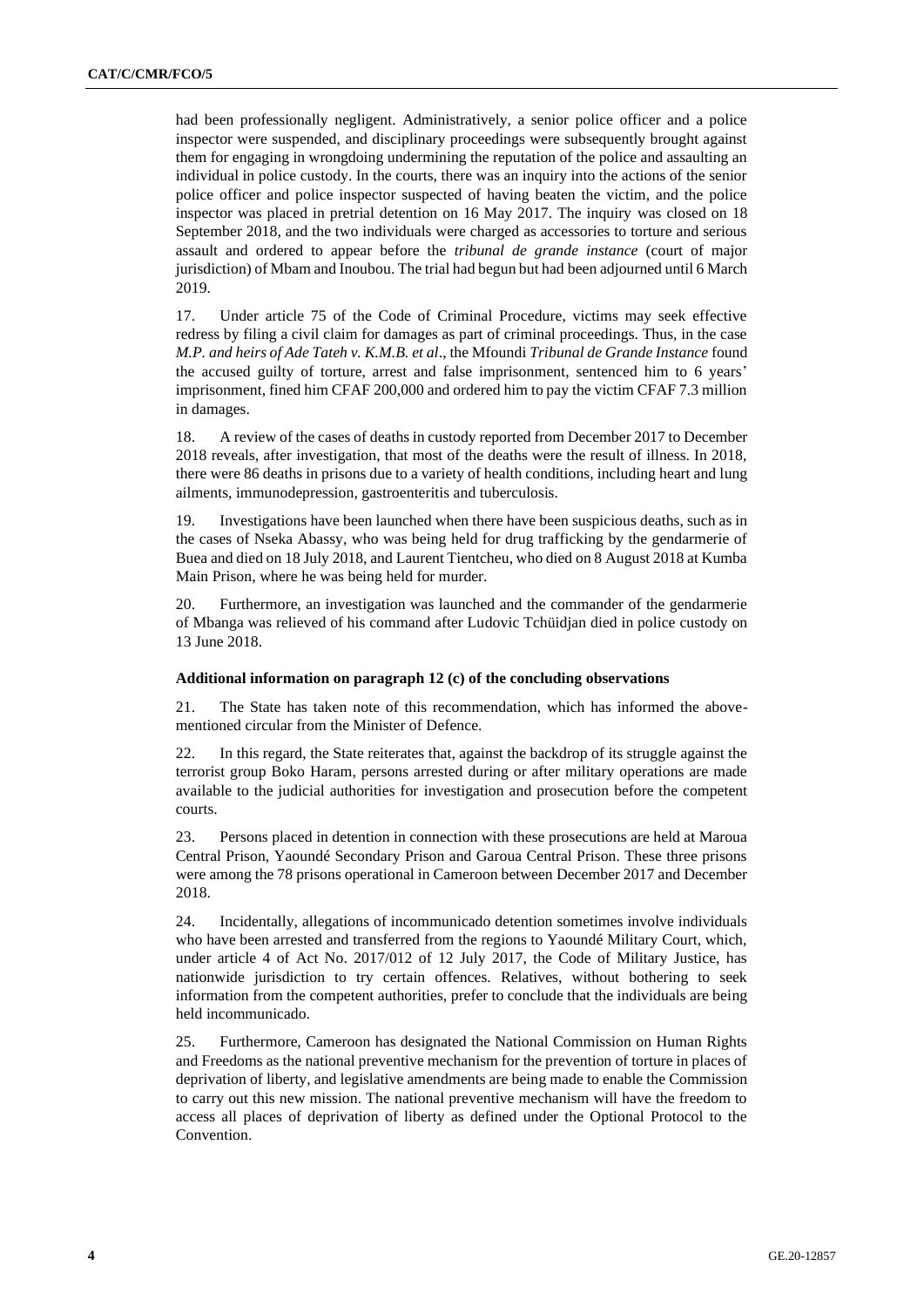## **Additional information on paragraph 12 (d) of the concluding observations**

26. As noted in the country's periodic report, registers with information about detainees, including their identity, the date of their incarceration, the reasons for their incarceration and, especially, the name of the penitentiary where they are being held, must be kept in the Cameroonian prison system.

27. As a result, information about individuals detained in connection with counterterrorism efforts has, in each penitentiary, been regularly entered in the register.

28. Police and gendarmerie units keep a police custody log that informs the public of the condition of the individuals in custody. In addition to the log, there is a bulletin board where the names of those individuals are placed.

#### **Additional information on paragraph 12 (e) of the concluding observations**

29. Human rights observers are generally guaranteed access to places of detention in accordance with the laws in force. The National Commission on Human Rights and Freedoms, the International Committee of the Red Cross and non-governmental organizations active in the defence of human rights have therefore been authorized to visit places of detention, including prison cells and cells used by the police and gendarmerie.

30. From January to August 2017, the National Commission on Human Rights and Freedoms visited 48 places of detention, including 19 prisons,<sup>1</sup> throughout the country. In addition, between 5 and 7 September 2017, the Commission visited places of detention in Bertoua, Doumé and Abong Mbang in the East Region. From January to October 2018, the Commission visited 19 prisons and 75 custody cells. The Commission finds it regrettable that the limited financial resources and social tensions in some regions have prevented it from visiting certain prisons.

31. The authorities have closely examined the concerns raised by the Commission as part of a dialogue with that institution, which has thus been granted access, under the conditions provided for by law, to the places of detention in question. Furthermore, the Commission's mandate as the national preventive mechanism will give it greater room for manoeuvre in this regard.

32. The International Committee of the Red Cross and civil society organizations have also been granted access to places of detention. Between October 2017 and April 2018, the Red Cross visited 17 places of detention. These visits were carried out in connection with a medical and nutritional assistance programme implemented in four prisons located in Maroua, Bertoua, Garoua and Kousséri.

#### **Additional information on paragraphs 17 and 18 (a) of the concluding observations**

33. Because of the sociopolitical crises in neighbouring countries and the violence perpetrated by the terrorist group Boko Haram, Cameroon has received and continues to receive increasingly large flows of refugees and internally displaced persons in the East, Adamaoua, North and Far North Regions.

34. The refugee population, including 88,706 Nigerians, was estimated to be around 375,000 in late 2016, an increase from around 340,000 in 2015. The Minawao camp alone was home to some 60,000 Nigerian refugees, with the rest living in local communities. There were  $337,398$  refugees in December  $2017 -$  of the  $85,140$  from Nigeria, more than  $60,000$ were living in Minawao.

35. The country's reception of such a large number of refugees in both camps and local communities demonstrates its tradition of hospitality. The financing of the considerable efforts required to provide for the refugees is not always easy.

 $<sup>1</sup>$  These prisons included Mokolo Main Prison, Mora Main Prison, Mantoum Main Prison, Bangangté</sup> Main Prison, Dschang Main Prison, Guider Main Prison, Ambam Main Prison, Ébolowa Main Prison, Mamfe Main Prison, Kondengui Central Prison and Foumbot Secondary Prison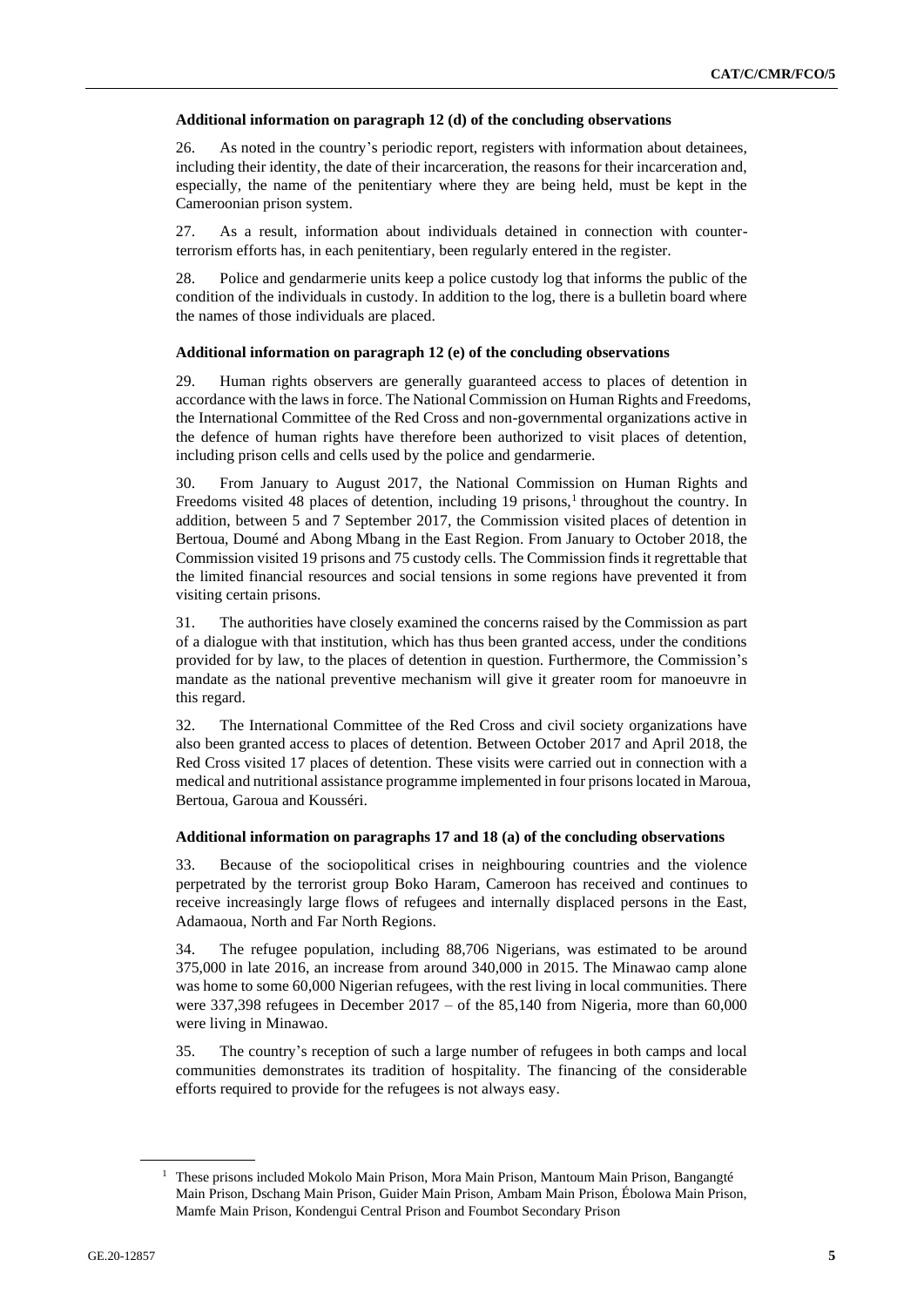36. With respect to the option of voluntary return, Cameroon, Nigeria and the Office of the United Nations High Commissioner for Refugees (UNHCR) signed a tripartite agreement on 2 March 2017. There have been voluntary returns of Nigerian refugees who have left the Minawao camp for their areas of origin, such as Banki and Pulka. Cameroon is working with all stakeholders to implement the agreement and will continue to honour its commitments in this regard. All these actions highlight the State party's clear commitment to observing the principle of non-refoulement.

37. In this regard, by circular No. 190256/DV/MINDEF/01 of 18 January 2019 addressed to all the defence and security services for which he is responsible, the Minister of Defence has unequivocally instructed military commanders in the Far North to clearly instruct military personnel deployed in that Region not to carry out any forcible expulsions of Nigerians in violation of the principle of non-refoulement.

# **Additional information on paragraph 18 (b) of the concluding observations**

38. Refugees and asylum seekers enjoy the same rights as nationals. In this context, they are subject to domestic laws and may be prosecuted if they violate them, but they may also turn to the courts for recourse for infringements of their rights and are entitled to a fair trial.

39. To ensure that refugees and asylum seekers are protected from cruel, inhuman or degrading treatment, investigations are launched when their rights are violated.

40. With regard to means of recourse, legal aid is provided to refugees and asylum seekers who need it. An agreement between UNHCR and a law firm on the provision of legal aid to refugees, asylum seekers and internally displaced persons in conflict with the law was signed in 2017.

# **Additional information on paragraph 12 (c) of the concluding observations**

41. The registration and identification of applicants for asylum in Cameroon is a key responsibility of the State. Consequently, the Department of National Security has been registering persons entering the country and protecting them during their stay for years. In addition, a technical secretariat was set up within the Ministry of Foreign Affairs to assist the Refugee Status Eligibility Commission and the Refugee Appeals Commission. It works in collaboration with UNHCR. UNHCR has also been involved in registration. For example, at the Gourounguel Transit Centre in the Far North Region, 9,033 new asylum seekers housed at the Minawao site were registered between 1 and 31 October 2018. In November 2018, UNHCR began the biometric registration<sup>2</sup> of those living outside the site, including in the department of Logone-et-Chari; 44,830 refugees were registered.

# **Additional information on paragraph 18 (d) of the concluding observations**

42. In order to provide an appropriate response to the humanitarian crisis in the Far North, Adamaoua, East and North Regions and ensure that refugees are received in a manner consistent with principles of humanity, the national authorities, with the support of UNHCR, the United Nations Entity for Gender Equality and the Empowerment of Women (UN-Women) and the International Committee of the Red Cross, have held capacity-building sessions for police officers, members of the military and border officials. The training modules focus on refugee law, the domestic legal framework for refugee protection, the acquisition and loss of refugee status, asylum procedures, the principle of non-refoulement and the protection of women and children from violence in the context of humanitarian crises.

43. Between February and December 2017, approximately 400 national security employees (police officers) received training in how to protect refugees from violence. The training, provided in sessions organized by UN-Women, also covered asylum rules and procedures.

44. In 2018, UNHCR trained 100 members of the defence and security forces and officials based at the border posts in the Far North Region on the protection of persons of concern to

<sup>&</sup>lt;sup>2</sup> The biometric registration of refugees from the Central African Republic began in February 2016 in Adamaoua and the East and North Regions.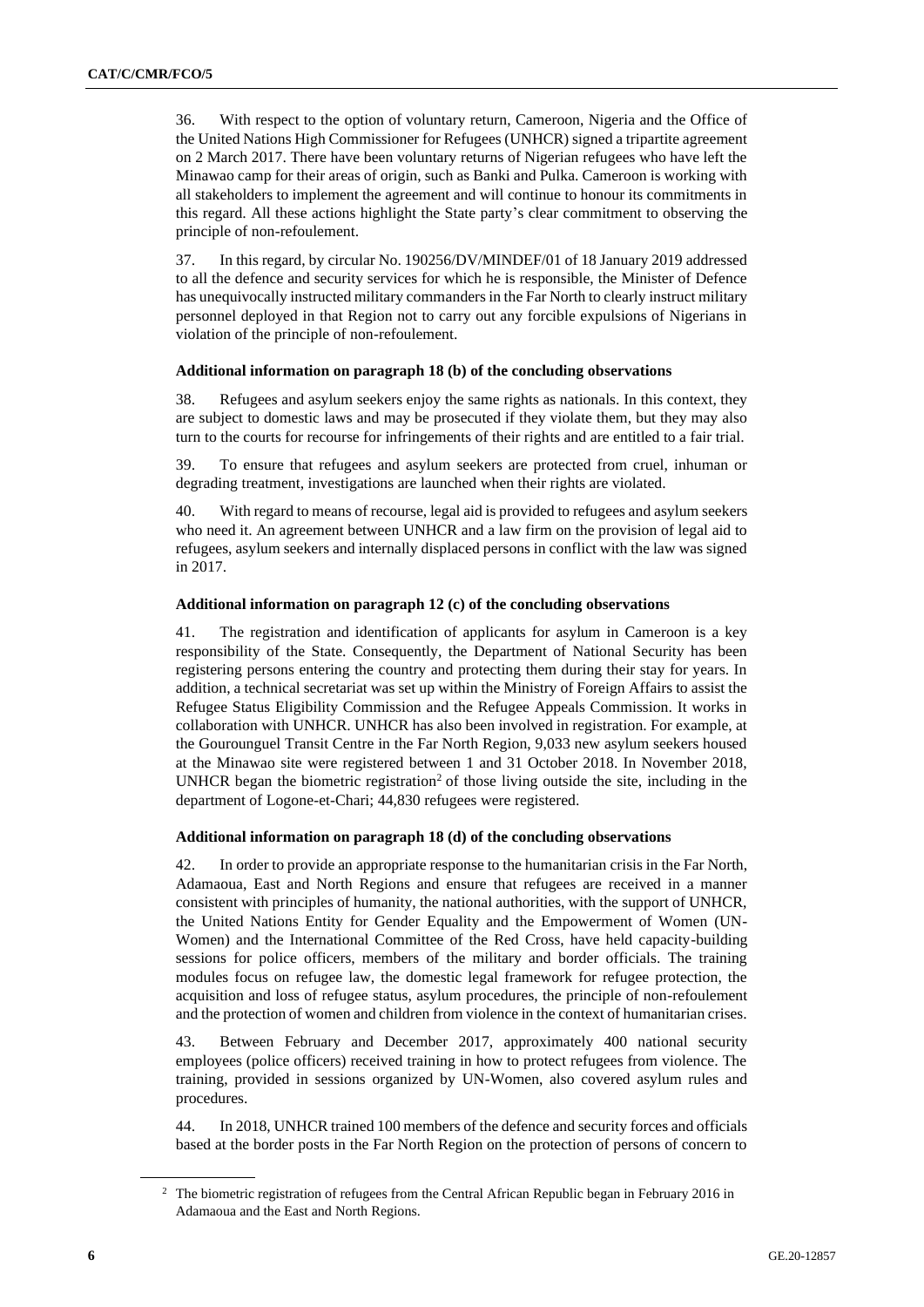UNHCR, the role of law enforcement bodies and defence and security forces in securing camps and settlement sites, and the civilian and humanitarian character of asylum and of the camps.

45. UNHCR provided awareness-raising and training for 120 members of law enforcement bodies and security and defence forces working in and around the Minawao camps on the various refugee protection documents and legal instruments.

46. Similarly, in May and October 2018 in the city of Maroua, 80 people involved in efforts to coordinate civilian and military action were provided with training and tools related to international protection and the civilian character of asylum, settlement sites and camps.

#### **Additional information on paragraph 18 (e) of the concluding observations**

47. The aim of government policy, in addition to intervening to provide humanitarian assistance, is to empower refugees. To this end, an ad hoc interministerial committee was set up by the Head of State by Order No. 269 of 13 March 2014. This committee is responsible for examining humanitarian, socioeconomic, health and security challenges and the legitimate concerns raised by the presence of refugee populations, with a view to proposing suitable measures to the Government.

48. On 27 September 2017, the Government and UNHCR approved a multi-year, multipartner protection strategy for the period from 2017 to 2020. The proposed strategy has five objectives, including the gradual closure of refugee camps in communities. The aim is to move gradually away from confining refugees to camps and towards integrating them into communities and thereby to combat stigmatization.

49. The Government and its partners have continued to work to improve living conditions in Minawao camp, which housed 60,000 refugees in 2016, through the self-empowerment of refugees. This approach links humanitarian assistance and development, ensuring that host communities are not put at a disadvantage.

50. Income-generating activities were promoted by some host community leaders in 2017 through the distribution of plots of land for agriculture and animal husbandry. In addition, 100 beneficiaries, including 60 refugees and 40 host community members who were divided into five groups, received assistance from the Ministry of Agriculture and Rural Development and UNHCR for agricultural activities such as maize cultivation. Furthermore, 495 direct beneficiaries divided into 95 groups of five people, including refugees and host community members, received assistance from UNHCR for small-scale trade under a project for selfempowerment through income-generating activities set up by Plan Cameroon. UN-Women also offered refugees on the site improved homes and buildings worth CFAF 100 million.

51. The health situation in the Minawao camp began to improve in 2015. Improvements were made to the water supply to reduce the prevalence of diseases related to limited access to water and sanitation, such as cholera. The network was extended by 4 km with the construction of 10 additional water points and the installation of a  $70 \text{ m}^3$  cistern. The drinking water sources (32 wells and 36 taps) installed in the camp by UNHCR partners produce an average of 835  $\text{m}^3$  of water per day, or 14 litres per person per day. Each of these water points reaches an average of 1,066 people. In addition, the construction of the Mokolo-Minawao drinking water supply point was completed in 2017.

## **Additional information on paragraphs 19 and 20 (a) of the concluding observations**

52. Since 2016, the North-West and South-West Regions of Cameroon have been beset by social and political troubles. This situation is related to the demands made by organizations of lawyers and teachers, to which the Government, through consultations and dialogue with the trade unions concerned, provided appropriate responses.

53. Unexpectedly, those demands gradually became political demands, culminating in a call to secede from the State.

54. By late 2018, the toll taken by the crisis included losses among both civilians and members of the defence and security forces. In terms of physical damage, private property and public buildings were destroyed. In addition, the crisis in these Regions led to the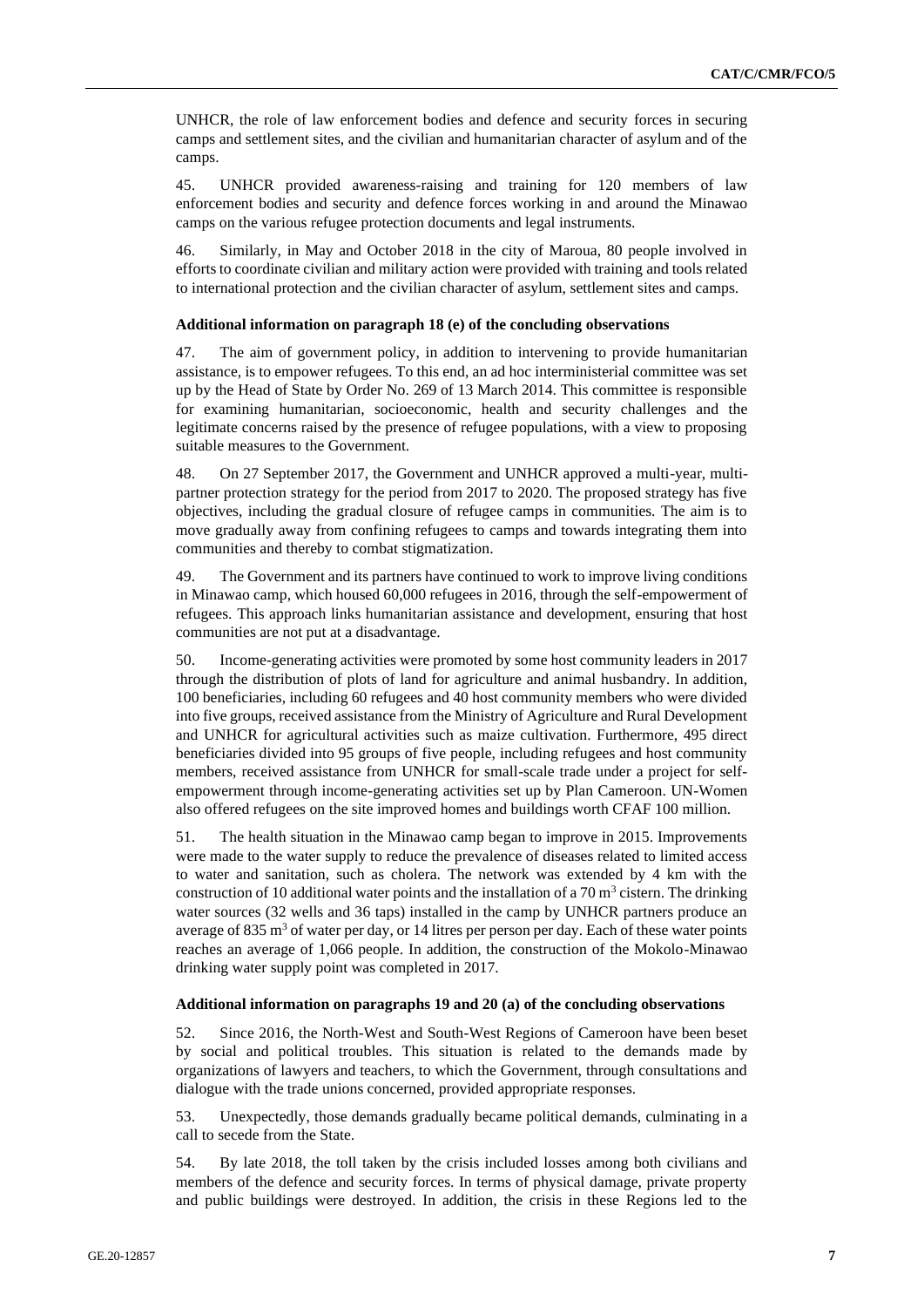displacement of populations, with some remaining in Cameroon and others going to Nigeria, specifically to the States of Cross River and Benue, where there are some 7,200 Cameroonian refugees.

55. The State, confronted with this situation, has had to intervene to preserve its territorial integrity and protect persons and property, in accordance with its international commitments. Any misconduct by members of the defence and security forces incurs disciplinary and judicial penalties. For example:

- Kévin D., Eric K., Franz S.M., Ebenezer A.G. and Martial Hervé B., all gendarmes, were prosecuted at Buea Military Court for acts of torture and ill-treatment committed on 12 May 2018 in the locality of Nkongle (Lebialem Department) against Tsobonyi Alphonse Tatia, known as "Title Man" or "General", a leader of the armed wing of the secessionists who has been implicated in the abduction of civilians and the killing of defence and security personnel; under judgment No. 006/19 of 22 January 2019, the gendarmes were found guilty of insubordination and torture and were given suspended sentences of 3 years' imprisonment
- After it was alleged that, on 4 September 2017, an improper discharge of a firearm had led to the death of a man during an operation conducted by a unit of gendarmes from Bui to arrest marijuana growers in the village of Kifen (Bui Department), the commander of the unit was relieved of duty, and he and his gendarmes were brought before Bamenda Military Court
- On 25 June 2018, a non-commissioned officer serving in the Field Artillery Regiment of Nkongsamba (Moungo Department), suspected of sexually abusing a young woman in Tombel (Kupe-Muanenguba Department), where he was deployed, was brought before the Yaoundé Military Court, where legal proceedings are under way
- Charges were brought against Private First Class Arthur M. for the suspected rape of a 17-year-old girl in the locality of Nkwen, Bamenda. During a routine check, he had forced the victim, who did not have a national identity card, to have sexual relations with him under threat of being held by the patrol. He was placed in pretrial detention pending the outcome of his trial at Bamenda Military Court

# **Additional information on paragraph 20 (b) of the concluding observations**

56. Efforts are being made to have persons taken into custody brought promptly before the courts. Under article 122 of Act No. 2005/007, the Code of Criminal Procedure, persons in detention are informed of the accusations against them and appear in court as soon as possible. Sometimes, the complexity of a case can delay a detainee's court appearance.

57. To protect the rights of individuals facing trial, interpreters are provided for those who do not understand the language of the court. In the case of detainees, this enables them to understand the nature of the charges against them and what is said throughout the trial.

58. In some places of detention, information about arrests and investigations is posted, a procedure that may help detainees understand whether their arrests were unlawful. Individuals who consider their arrests to have been unlawful are entitled to apply for habeas corpus in accordance with articles 584 to 588 of the Code of Criminal Procedure.

59. In addition, anyone unlawfully placed in pretrial detention or police custody may approach the Compensation Commission, which functions under article 237 of the Code of Criminal Procedure. The Commission is operational.

60. The competent authorities have provided relief in cases of unusually prolonged detention, such as that of Basile Étienne Anol and Ekanga 1, held in Douala Central Prison since 31 October 2013 and 22 December 2016, respectively.

## **Additional information on paragraph 20 (c) of the concluding observations**

61. The right to protest peacefully is guaranteed under Act No. 90/053 of 19 December 1990, on demonstrations and public assemblies. Act No. 2014/028 of 23 December 2014, on the suppression of terrorist acts, was adopted not to limit the exercise of public freedoms but to punish the terrorist acts defined therein.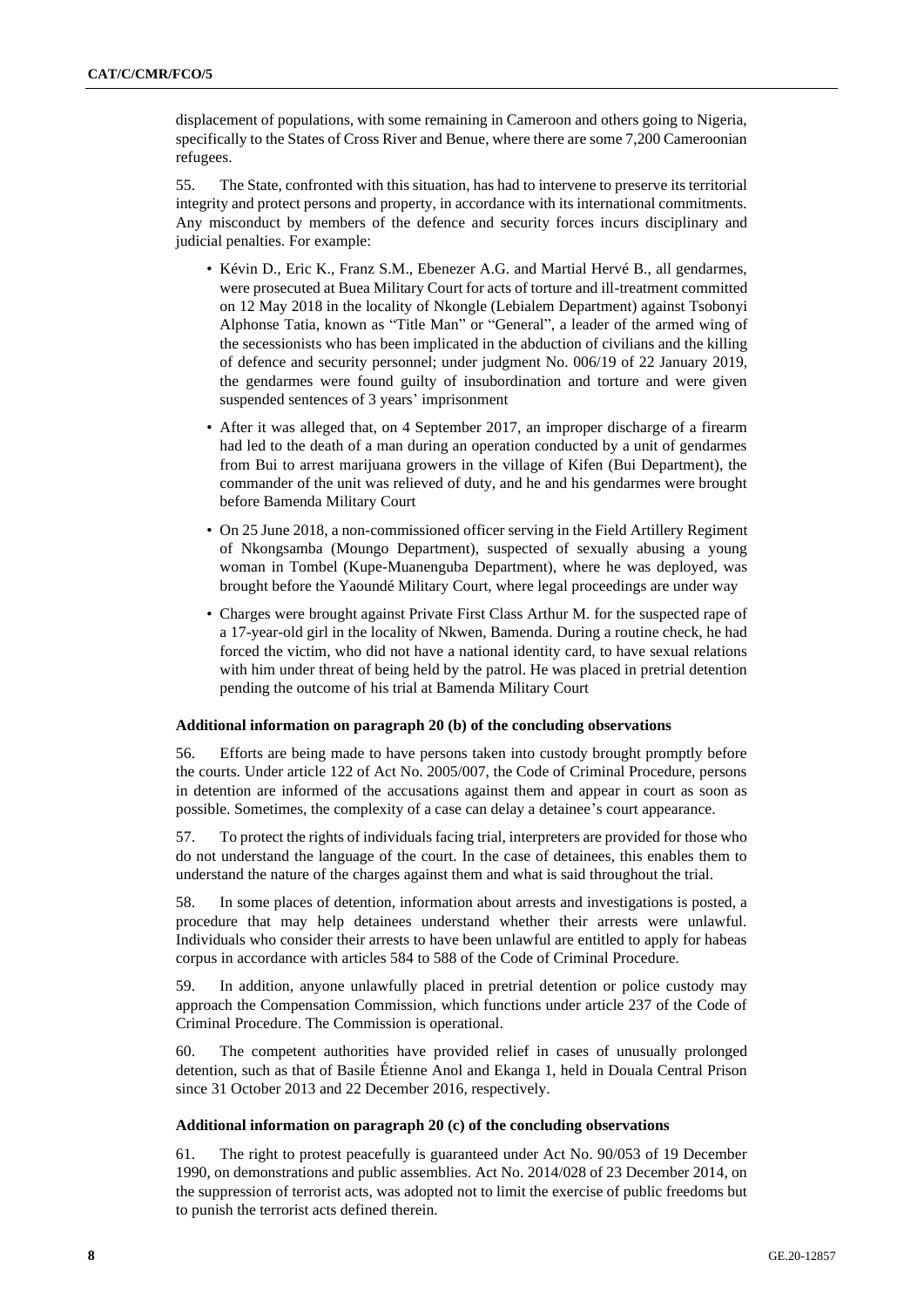62. Article 2 (1) of the latter Act defines an act of terrorism as

any act or the threat of any act that may cause death, endanger physical integrity or cause bodily harm or damage to property, natural resources, the environment or cultural heritage and is intended:

(a) To intimidate the public, provoke terror or compel the victim, the Government and/or a national or international organization to take or refrain from taking a given step, to adopt or abandon a position or to act according to certain principles;

(b) To disrupt the normal functioning of public services or the delivery of essential services to the public or to create a public emergency;

(c) To create general insurrection in the country.

The Act gives military courts jurisdiction over acts of terrorism.

63. With respect to the crisis in the South-West and North-West Regions, the initial demands of English-speaking lawyers' and teachers' unions have turned into secessionist demands, backed by arms and involving acts that fall within the description set out in the Act. Armed gangs were formed to attack security forces, people and property. The security situation deteriorated rapidly in the two Regions as a result of the acts of violence perpetrated by the protesters: the targeted killings and murders of students and teachers aspiring to exercise their right to education, the destruction and burning of property, looting, rape, the ransoming of hostages and reprisals against the population and the security and defence forces. In short, serious acts of terrorism have been committed, and organized crime has made inroads. From the outset of the troubles to 11 July 2018, 109 members of the defence and security forces were killed; some 100 schools were burned down; prisons, five courthouses and hundreds of homes were destroyed; and some 100 military-style weapons were taken.

64. The Government, as the guarantor of the security of persons and property and the country's territorial integrity, had to intervene to restore order and security, as well as to return property to the people and to institutions. The persons arrested were brought to justice in accordance with the laws in force. Those who committed terrorist acts were prosecuted in military courts, and the others in civilian courts. In either case, the proceedings against these persons were conducted in full fairness and in a manner respectful of their rights.

65. As of 10 July 2018, courts martial had been instituted against 965 persons involved in 343 different cases. Verdicts, including 30 acquittals, had been reached in 114 of those cases.

#### **Additional information on paragraph 20 (d) of the concluding observations**

66. In Cameroon, order is maintained by law enforcement bodies composed of first- and second-category forces – namely, the police and the National Gendarmerie. These forces are placed under administrative authorities that are empowered to call on them in the event of breaches of public order.

67. During both their initial and their in-service training, members of these law enforcement bodies are instructed in their role during gatherings and demonstrations and in the use of force.

68. Under Act No. 90/54 of 19 December 1990, on the maintenance of law and order, the use of weapons is prohibited in routine law enforcement operations. However, weapons may be used at the express request of the administrative authority in the following cases if members of the law enforcement bodies cannot otherwise defend themselves:

- Where assaults against members of law enforcement are widespread and serious
- Where firearms are used against law enforcement bodies

#### **Additional information on paragraphs 39 and 40 of the concluding observations**

69. Cameroon signed the Optional Protocol to the Convention on 15 December 2009. The procedure to deposit the instruments of ratification is in progress.